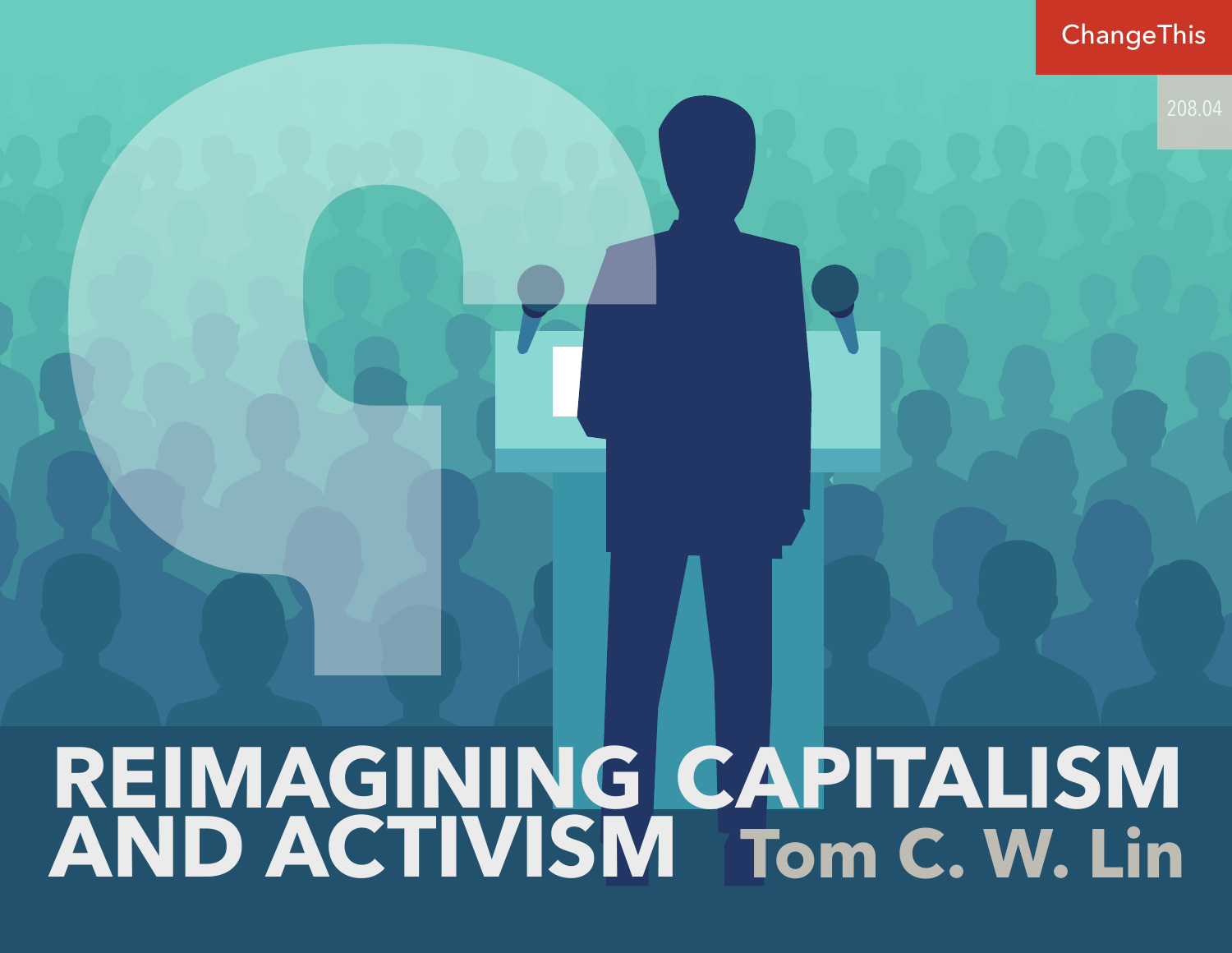# We are a tribal species.

We divide ourselves into groups of our own justification, sensible or not. Hunters or gatherers. Settlers or nomads. Men or women. Cis or trans. Natives or immigrants. Citizens or noncitizens. Black or White. Rich or poor. Gay or straight. Believers or nonbelievers. Extroverts or introverts. Rural or urban. Nationalists or globalists. Republican or Democrat. Conservative or progressive.

We prefer our tribes to the others. We believe in the superiority of our tribe, and we push back against those who threaten our group. Our tribes give us a sense of belonging, cooperation, purpose, comfort, and support. We nurture our tribes with myths and morals, facts and fictions, to bind ourselves to one another.

Yet these ties that bind us can also blind us. They can blind us to our limited imagination, to our prejudices, to our similarities, to our shared humanity, to our common hopes, and to our greater good.

In one sense there are two dominant tribes in modern life: the capitalists and the activists. There are those who seek to change the world through the private market forces of business, commerce, and entrepreneurialism, and those who seek to change the world through the public social forces of protest, movement, and organization. As chronicled in my new book, *The Capitalist and the Activist*, recently, there has been an unexpected and uneasy coming together of these two tribes, of capitalists and activists, to change our lives and our society during an era when the world seems to be coming apart.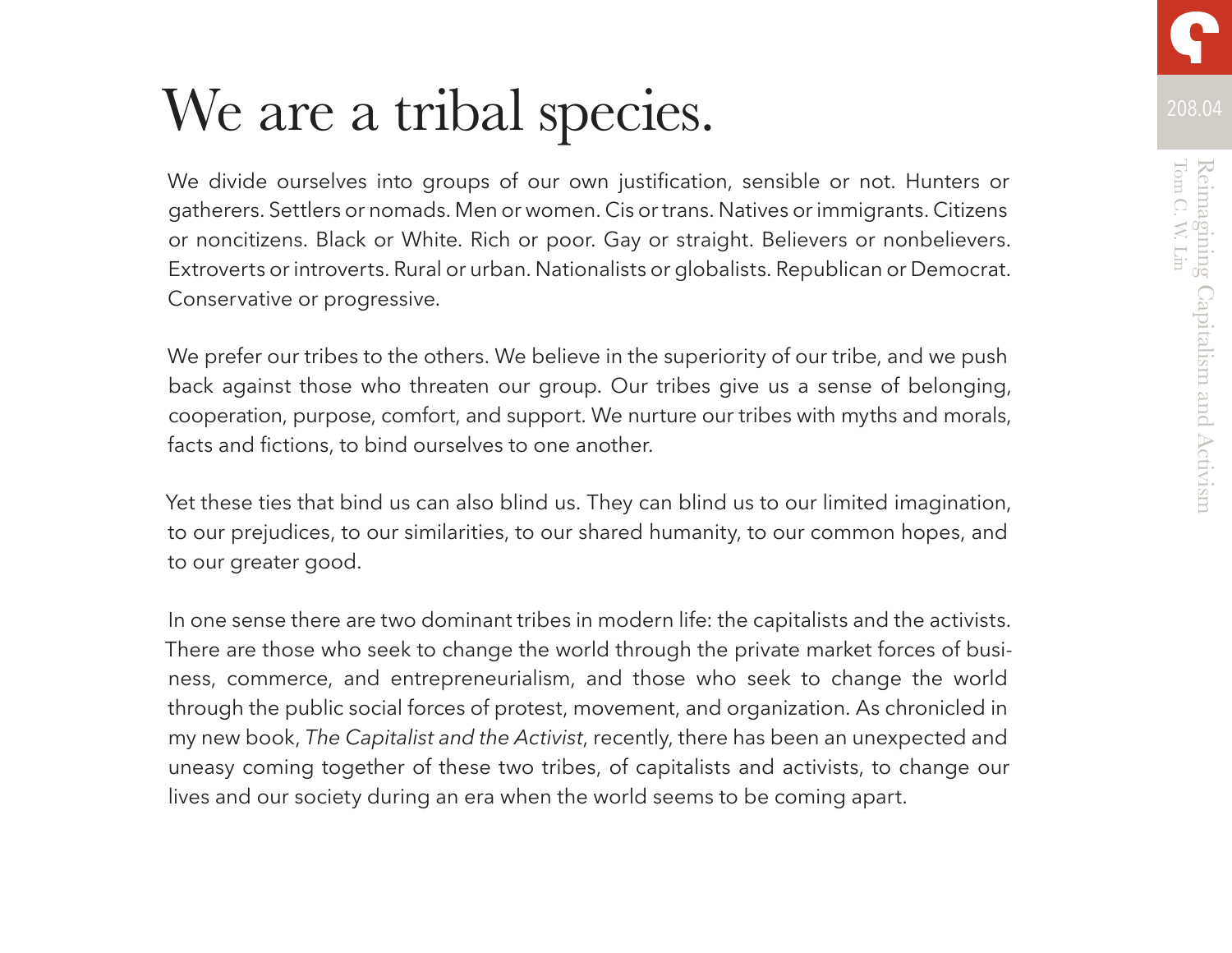In recent years, crisis after crisis has bruised, battered, and barricaded the United States and the world. An unforgiving, deadly virus circumnavigated the globe, massive wildfires seared thousands of acres of homeland, record rainstorms flooded entire countries, and an inhumane racism reared its hateful face again and again. Stores shuttered. People starved. Homes burned. Cities emptied. Crime on the rise. Jobs lost. Families destroyed. And lives ended too soon.

During these uncertain and tumultuous times, many people have retreated into dangerous impulses of tribalism, seeking to blame and hurt others for painful changes they have experienced, reviving ancient grievances for a new generation, denying reality to fit their convenient tribal myths, insurrecting against popular will to violently reclaim lost power.

Old divisions—buried and ignored for too long—have manifested cruelly and bleakly, reminding us of a harsh history that is still ever present and never really past. A normal state of injustice and struggle for some has become self-evident for all seeking a new sense of normal.

The ties that bind us can also blind us. They can blind us to our limited imagination, to our prejudices, to our similarities, to our shared humanity, to our common hopes, and to our greater good.

208.04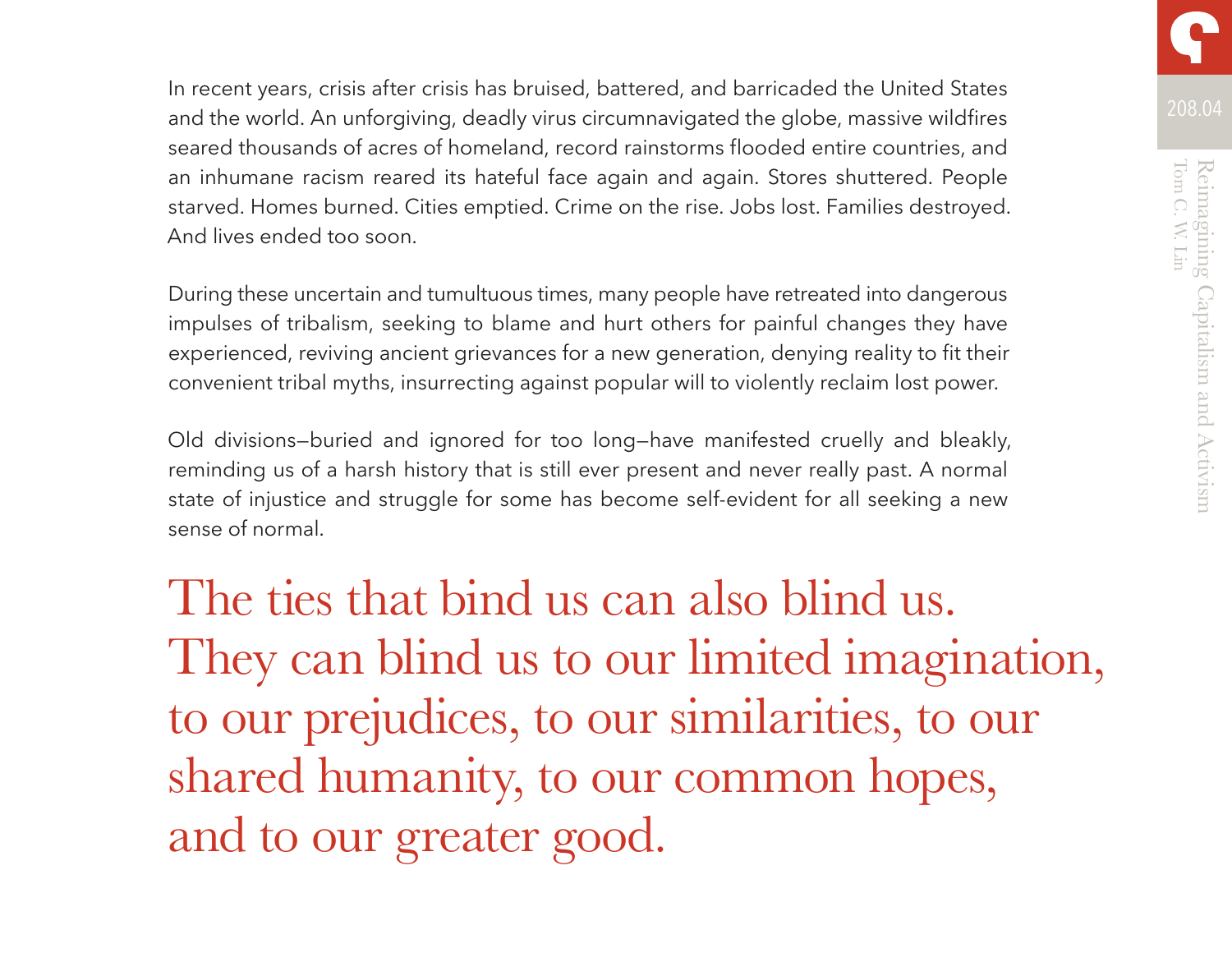208.04 Yet during this dark period streams of bright light have come from activists and capitalists.

The righteous, do-better spirit of activists blossomed from the soils of injustice. Moved by the wrongs they witnessed from the safety of their quarantined homes, masses of activists of every creed, color, and age risked their lives and health to peacefully march, stand, and kneel for justice across the country. Battered by hurricanes, singed by wildfires, scorched by heatwaves, drowned by unforgiving floods, and frozen by blizzards, activists marched and lobbied for a greener, more sustainable future. Galvanized by an urgency for change, activists in the United States organized millions to vote and engage in the political process.

Similarly, the entrepreneurial, can-do spirit of many good capitalists has persisted in the depths of a pandemic, across acres of flames and valleys of systemic wrongs. Motivated by the activists, businesses gave hundreds of millions of hours and dollars to fight racial injustice. Propelled by the constraints and failings of our public institutions and leaders, numerous companies provided necessities to help local communities. Animated by memories of the dead and dying, scientists and executives at pharmaceutical companies worked tirelessly to discover and distribute cures for a deadly virus.

Too often the stories of activists and capitalists are told as disparate, unrelated stories of distinct tribes in their own languages: one as a story of selfless acts for the public good, and the other as a story of selfish pursuit for private profit. These narratives suggest that those working in private enterprise have little to do with those toiling in public service, and vice versa.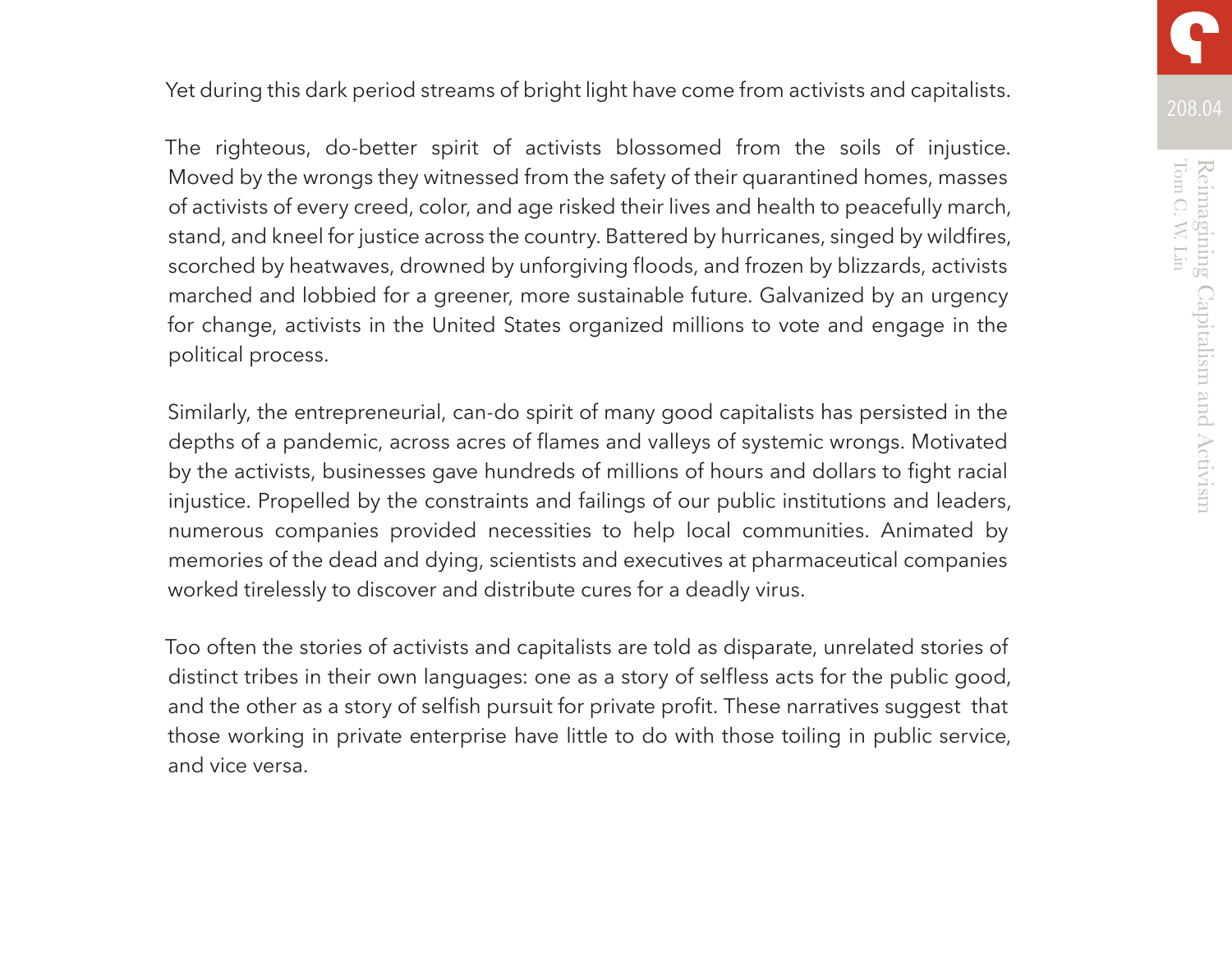Telling and understanding these stories as separate tales belies the fact that within all of us are impulses to act in support of causes for the public good as well as desires for personal gain; that within all of us are both capitalists and activists. Telling and understanding these stories as separate tales also obscures potentially powerful lessons and principles that we can derive and use to create something better. For the truth of the matter is that more and more these stories of activism and capitalism are part of one larger story.

*The Capitalist and the Activist* tells this one greater unfolding story about business, social change, and progress in contemporary America. It tells this larger story in a simple but not oversimplified manner, to bring more people into conversations and discussions that have been happening in the rarefied cloisters of boardrooms, classrooms, and conference rooms. It tells this larger story during a period when old assumptions, old biases, old ways, and old narratives are being challenged and changed. It tells this larger story mindful of the structural shortcomings and systemic limitations of capitalism and activism, yet optimistic of the possibilities of progress. It tells this larger story to business executives, astute investors, community activists, engaged citizens, interested scholars, inquisitive students, and all those curious to understand the forces shaping the social changes unfolding around them. It aspires to remind us about the roads we have traveled for progress, and the roads we can construct to overcome obstacles, old and new, toward something better using the means of capitalism and activism. Understandably, no single book can contain all or even most of the solutions to the social problems that have plagued us for so long. But a book can help us understand how we arrived here, how we can see things differently, and how we can change. It can give us a shared framework, a common tribal story to motivate us, to push ahead, to move forward.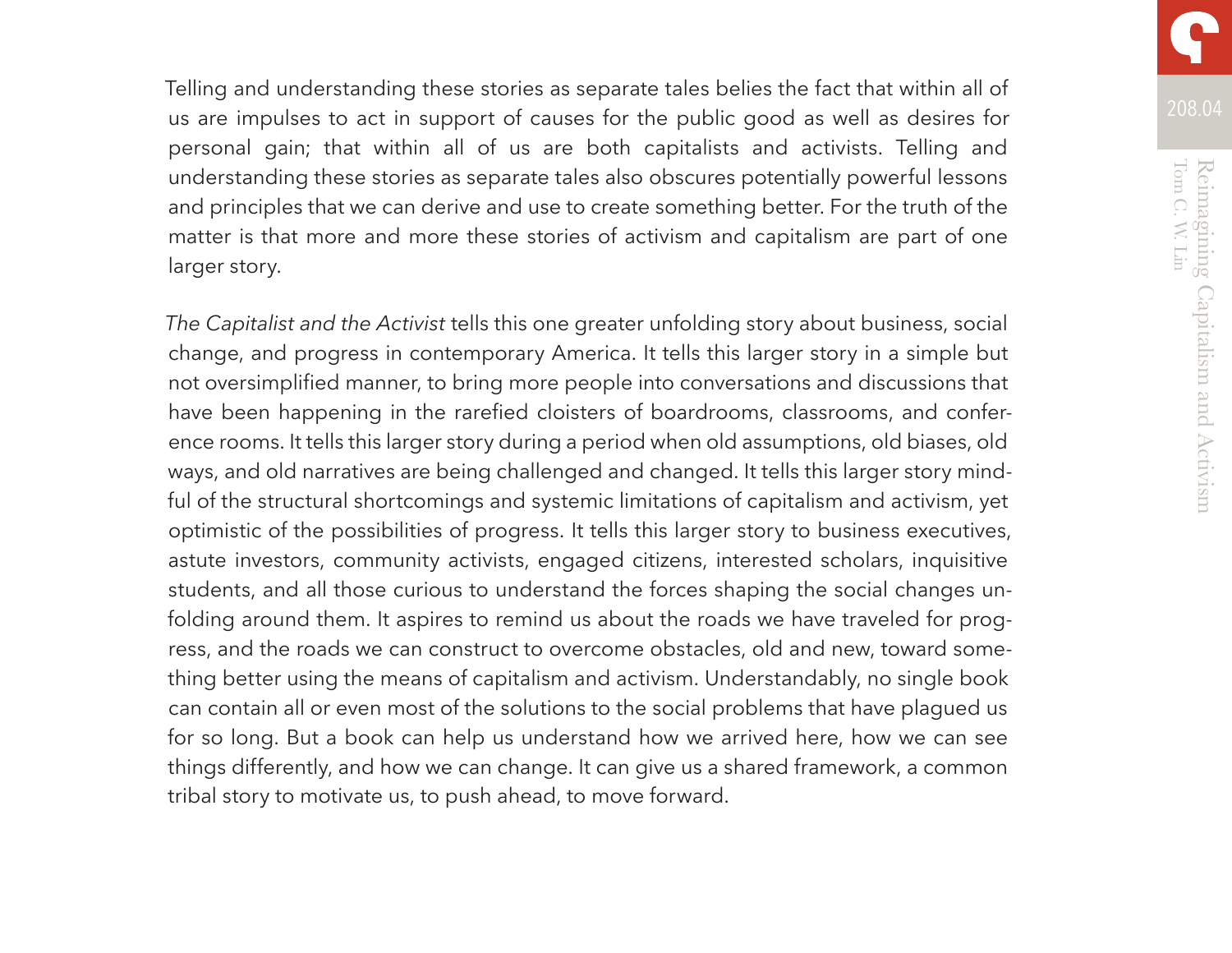The Irish poet Seamus Heaney once said, "If you have the words, there's always a chance that you'll find the way." Ultimately, *The Capitalist and the Activist* is an attempt to put into words the larger story of activism, capitalism, and social change unfolding around us. It is a hopeful story of promises and perils. It is a story that we all share and can all shape together to help us find the way—the way forward toward rebuilding anew something extraordinarily better.

## The truth of the matter is that more and more these stories of activism and capitalism are part of one larger story.

The days when activists focused on moral fights over social issues while businesses concentrated on the amoral pursuit of commercial profit are gone. Today, businesses and their executives are at the frontlines of some of the most contentious and important social issues of our time. Through pronouncements, policies, boycotts, sponsorships, lobbying, and fundraising, corporations are actively and publicly engaged in issues like voting rights, racial justice, income inequality, gun violence, immigration reform, gender equality, and climate change. This is the new reality of capitalism and activism in America.

208.04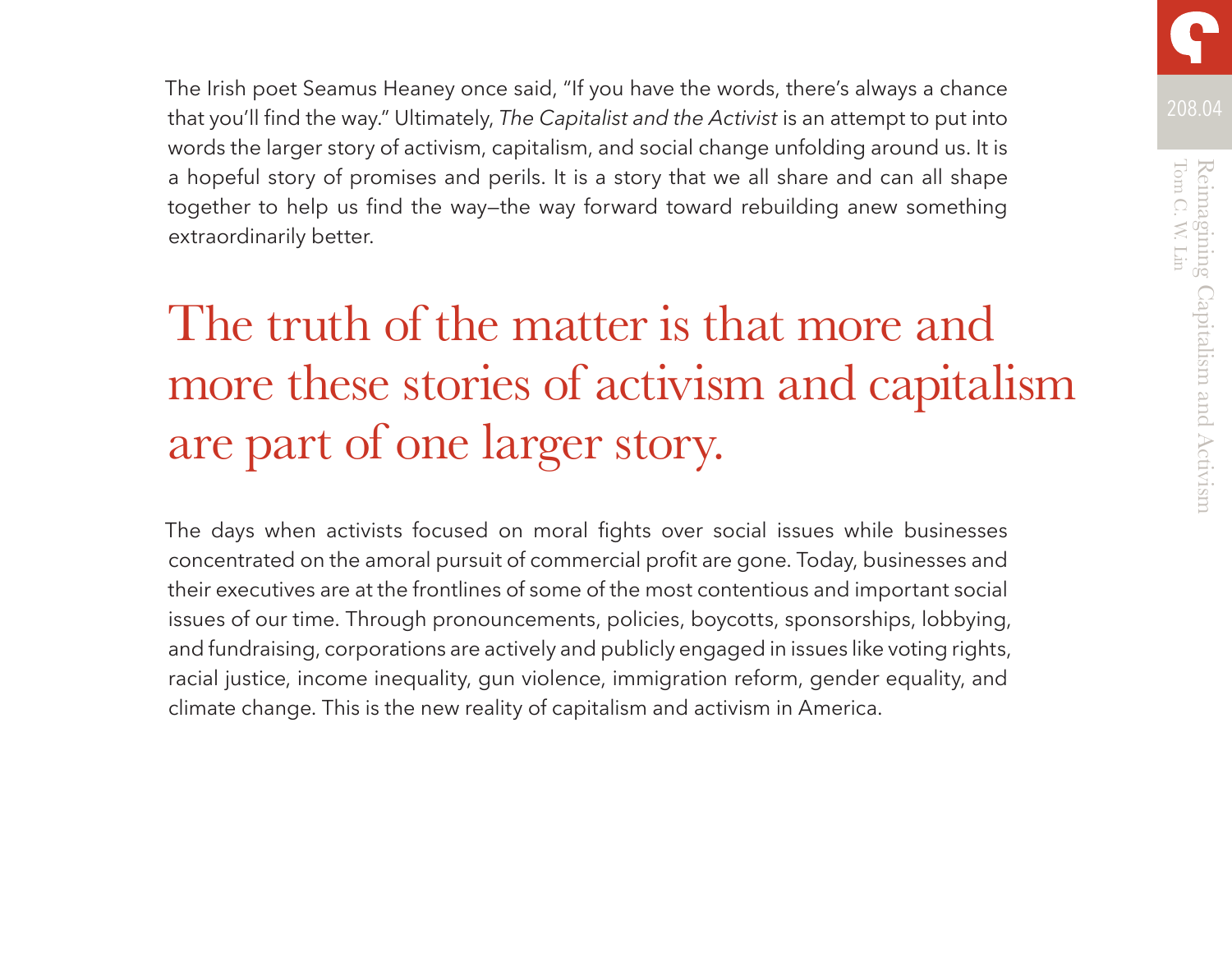#### **THE HOPEFUL JOURNEY AHEAD**

What happened on Valentine's Day 2018 in Parkland, Florida, was a story of tragedy, but what happened in the days that followed was a story of triumph. Ordinary people—young and old, teachers and students, parents and children, Republicans and Democrats—found the activist within, marched, organized, and worked to combat the scourge of gun violence in the United States. And many executives—moved by the activism of their shareholders, consumers, customers, and fellow citizens—leveraged the powers and influence of their business enterprises to aid in this difficult social issue.

Together, capitalists and activists were able to make more progress than political leaders have tried and failed to do on their own for years. Together, capitalists and activists offered a different path toward progress during an era of dysfunctional politics.

To be sure, recognizing the virtues and mutual gains that can be had from capitalists and activists working together is not a denial of their faults and foibles. Recognizing the significant good that capitalists can bring about for society does not blind us to the serious harms that they can sometimes create or perpetuate in society. Recognizing the transformative power wielded by activists does not deny the obstacles that they can sometimes present for policymaking.

Just as humans are neither all good or all bad, their institutional and collectively efforts at capitalism and activism are neither all good or all bad.

208.04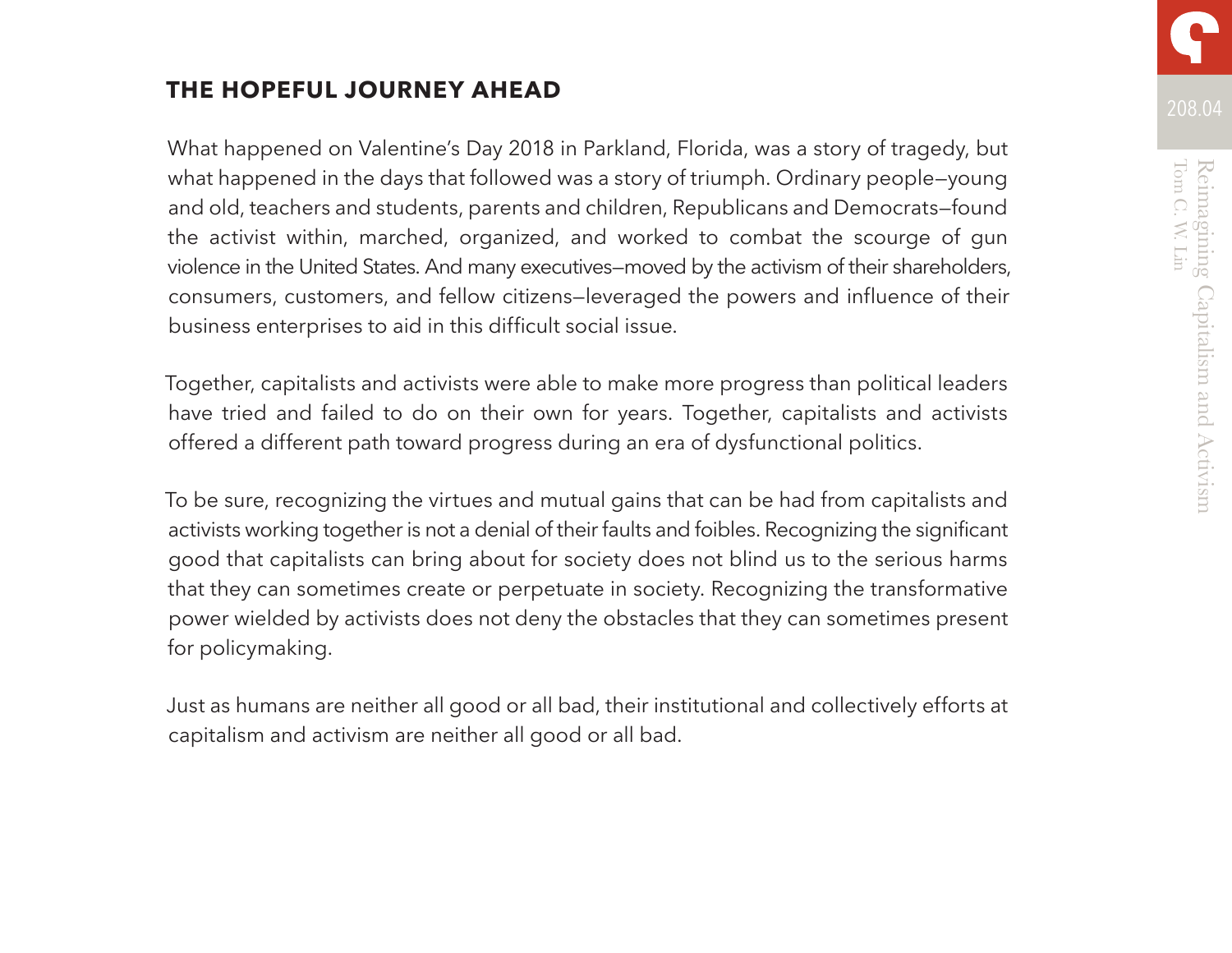We often see activists and capitalists as two different and disconnected groups of people.

In one group are people who toil nobly and selflessly for the public good. In the other group are people who work avariciously and selfishly for private wealth. Two disparate groups chasing different dreams in society, one for social progress and the other for private profit. One of people who march and protest for priceless change, the other of people who labor and strive for princely sums.

Yet this bifurcated view is too narrow; it ignores the contradictions, complexities, and richness of human beings. A being that the poet renders as large, contradicting, and containing multitudes. A being that can work for a giant corporation and rally peers to challenge unfair corporate practices. A being that can demonstrate for climate change and invest in oil and car companies. A being that can love their high-paying office job and take days off to march for a higher minimum wage. A being that can protest for gender equality and patronize businesses that perpetuate systemic sexism. A being that can appreciate the prosperity of profit and fight to alleviate poverty.

The days when activists focused on moral fights over social issues while businesses concentrated on the amoral pursuit of commercial profit are gone.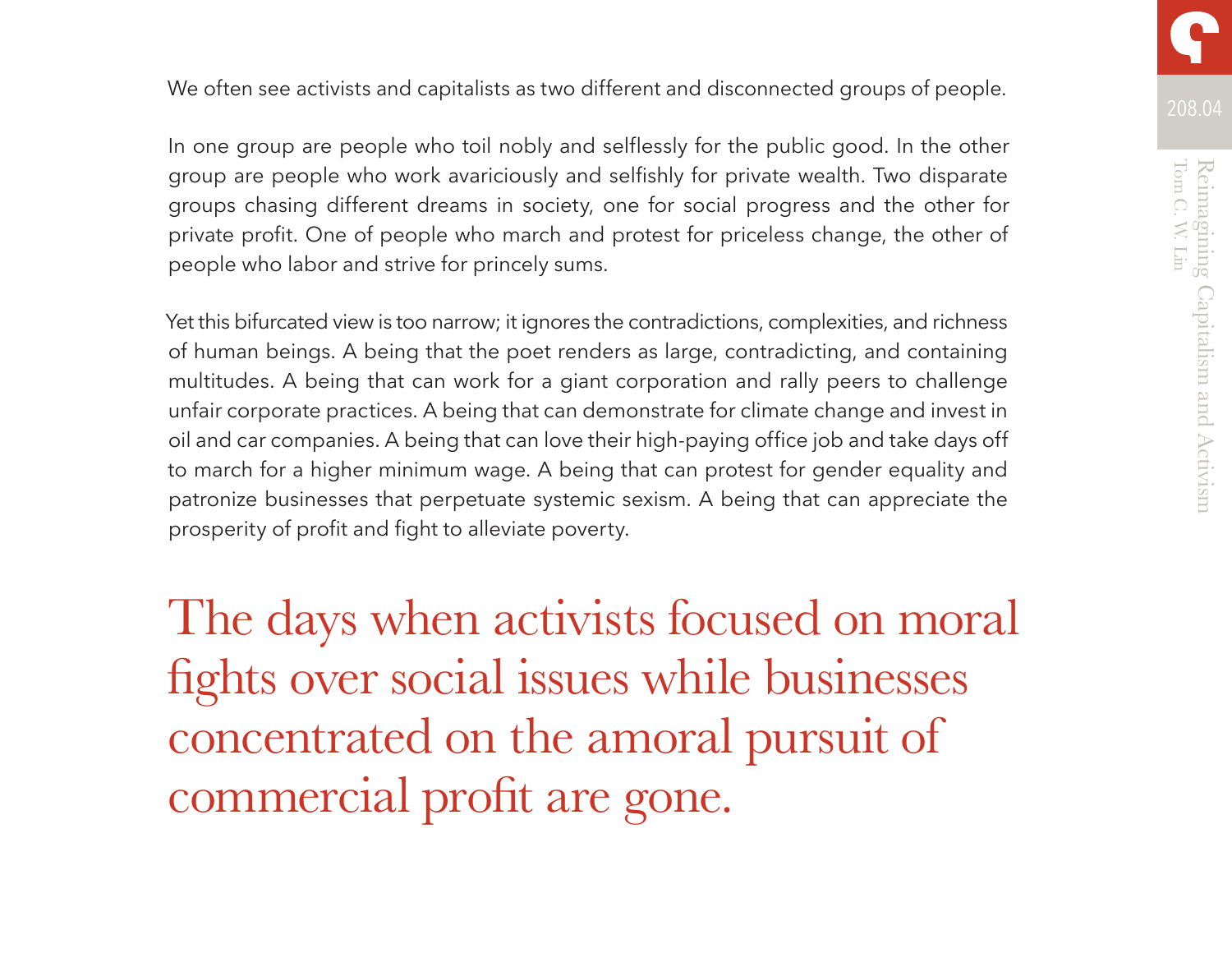Reimagining Capitalism and Activism<br>Tom C. W. Lin Tom C. W. Lin Reimagining Capitalism and Activism

208.04

Finding opportunities for collaboration between capitalists and activists while seeing their inconsistencies is not a denial or discounting of their failings. Rather, it is a recognition of our own inconsistencies and impurities—and our ability to persevere and push forward in spite of them.

Capitalist enterprises and activist enterprises are ultimately both human enterprises. They reflect the contradictions, complexities, and richness of the human beings that create them, own them, patronize them, move them, work for them, and manage them. They are imperfect and impure, just like the dedicated flawed people behind them. Too much progress has been needlessly impeded by arbitrary notions of purity and perfection. Such notions have prevented us from seeing capitalists and activists properly to our detriment.

For too long, we have been seeing capitalists and activists wrong. We have been seeing them disparately, detached and disjointed from one another. Perhaps that limited and impoverished view was accurate in the past, but it is no longer so. In truth, the social capital that activists possess and seek to turn into lasting policy often intertwines with the economic capital that capitalist possess and seek to turn into sustainable profits. **We need a broader, richer, and more complicated view of capitalists and activists, and the power and progress that may be possible when we see them differently.**  *The Capitalist and the Activist* **is about seeing them right—seeing them as part of one, as part of each of us, as part all of us.**

Adapted from *The Capitalist and the Activist.* 

Copyright © 2022 by Tom C.W. Lin. All rights reserved.

This book is available at all bookstores and online booksellers.